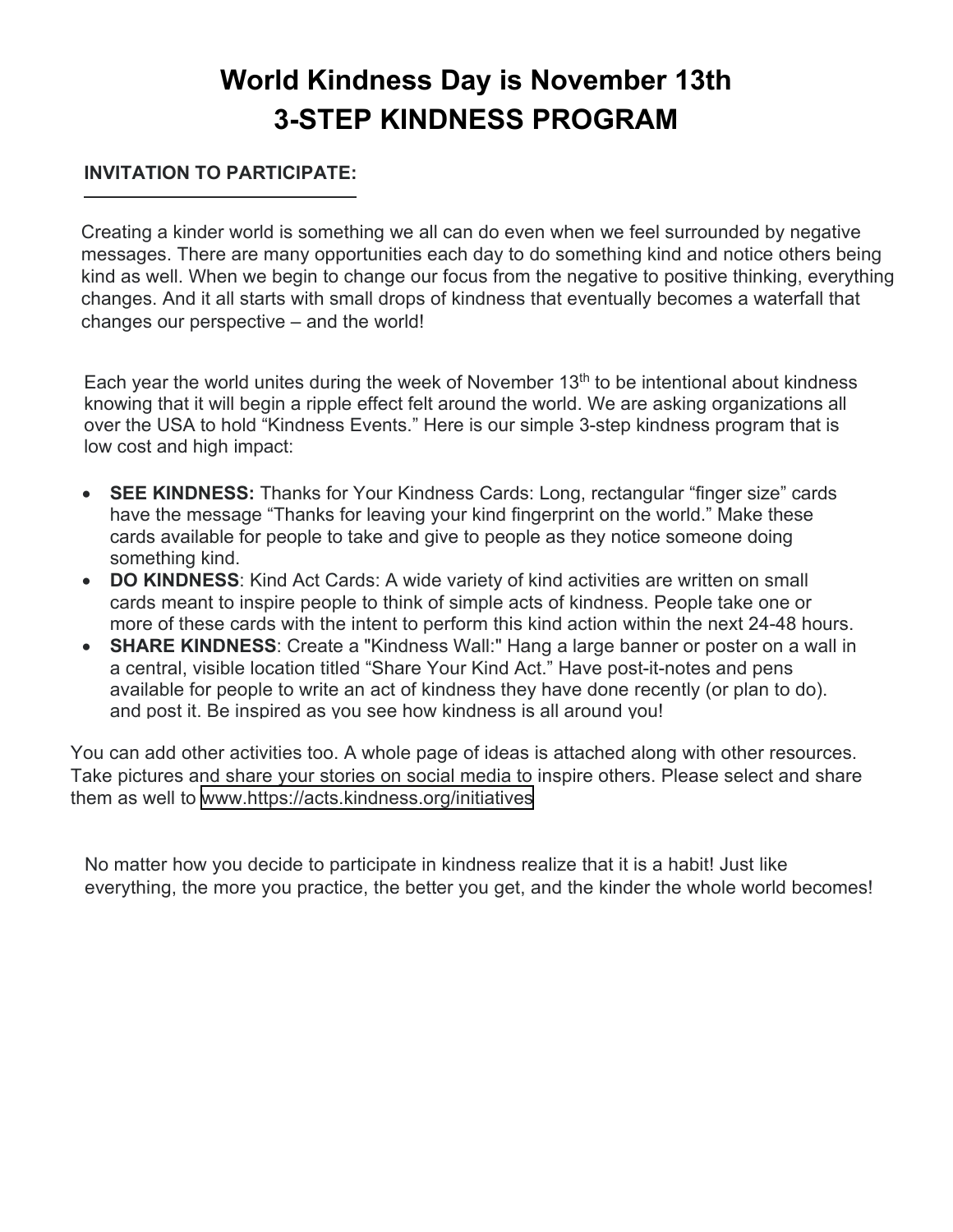### **INSTRUCTIONS**

#### STEP 1:

Talk to your group about hosting this simple event and where to place the "TOOLS" for this project. Find a central, location with easy access but not too busy that it will be in the way. People will be encouraged to stand and look at the opportunity for kindness and the results.

#### STEP 2:

Schedule the date for your event and let everyone involved know you'll be "encouraging kindness" that day. Consider adding some other fun add-ons or providing music, treats, or casual attire. November 13th is the official World Kindness Day but any day is a good day to be kind!

#### STEP 3:

Get the supplies you'll need:a table, access to a copier/printer, post-it-notes, pens and poster board. This PDF has the cards you'll need to print.

- 1. **Kind Fingerprint Cards:** Use card stock paper because these are printed on BOTH sides. Once printed, cut so that the message "Thanks for leaving your kind fingerprint on the world" is centered on the card. Place these in a container or box with the "SEE KINDNESS" sign.
- 2. **Kind Act Cards:** If possible, purchase colorful card stock paper and print a set on each sheet. Print enough for your group (approximately 1 sheet for every 6-10 people). After they are printed, cut along the dotted lines so you have individual cards. Place them in a container or box so they don't fall all over the floor and label with the"DO KINDNESS" sign. You don't have to put them all out at one time. Consider replenishing them throughout the day.
- 3. **Kindness Wall:** Put up a poster or banner and label it "Kindness Wall" or "Share Your Kind Act" or something your group finds inspiring. Also check out the "Kindness Wall" program on [https://medium.com/kindlab/building-walls-to-take-down-barriers-181ecb321945.](https://medium.com/kindlab/building-walls-to-take-down-barriers-181ecb321945)
- 4. **Print signs** for boxes and place them on the corresponding box.
- 5. **Encourage Participation:** Let everyone in your organization/group know about the initiative. Send out emails, post signs and consider having people at the location to actively encourage participation.

#### STEP 4:

Hold your event! Set out all your supplies and encourage people to take and use the cards to SEE kindness and DO kindness but then also SHARE those things they noticed or did on your Kindness Wall. Take pictures throughout the day (or week) and ask people to post them to social media and on the 3-Step Kindness page on [www.Kindness.org.](http://www.Kindness.org) 

Share your experiences with your customers or circle of influence to show how kindness matters to your group. And definitely let Kindness.org know what happens because they do research on the impact of kindness. Then give yourself a pat on the back for having done another kind thing!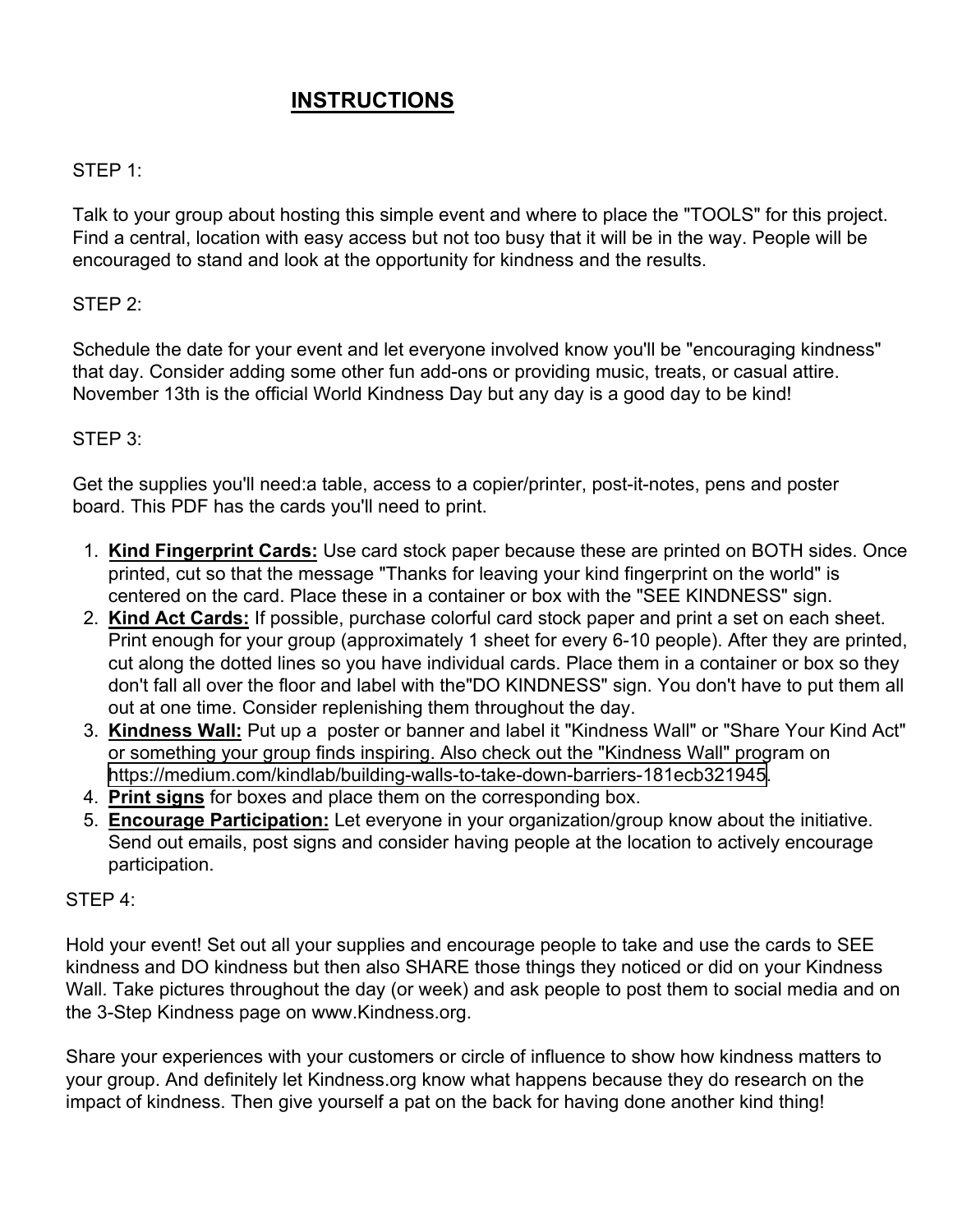| Thank you for leaving your    | Thank you for leaving your    | Thank you for leaving your    | Thank you for leaving your    |
|-------------------------------|-------------------------------|-------------------------------|-------------------------------|
| kind fingerprint on the world | kind fingerprint on the world | kind fingerprint on the world | kind fingerprint on the world |
| Thank you for leaving your    | Thank you for leaving your    | Thank you for leaving your    | Thank you for leaving your    |
| kind fingerprint on the world | kind fingerprint on the world | kind fingerprint on the world | kind fingerprint on the world |
| Thank you for leaving your    | Thank you for leaving your    | Thank you for leaving your    | Thank you for leaving your    |
| kind fingerprint on the world | kind fingerprint on the world | kind fingerprint on the world | kind fingerprint on the world |
| Thank you for leaving your    | Thank you for leaving your    | Thank you for leaving your    | Thank you for leaving your    |
| kind fingerprint on the world | kind fingerprint on the world | kind fingerprint on the world | kind fingerprint on the world |
| Thank you for leaving your    | Thank you for leaving your    | Thank you for leaving your    | Thank you for leaving your    |
| kind fingerprint on the world | kind fingerprint on the world | kind fingerprint on the world | kind fingerprint on the world |
| Thank you for leaving your    | Thank you for leaving your    | Thank you for leaving your    | Thank you for leaving your    |
| kind fingerprint on the world | kind fingerprint on the world | kind fingerprint on the world | kind fingerprint on the world |
| Thank you for leaving your    | Thank you for leaving your    | Thank you for leaving your    | Thank you for leaving your    |
| kind fingerprint on the world | kind fingerprint on the world | kind fingerprint on the world | kind fingerprint on the world |
| Thank you for leaving your    | Thank you for leaving your    | Thank you for leaving your    | Thank you for leaving your    |
| kind fingerprint on the world | kind fingerprint on the world | kind fingerprint on the world | kind fingerprint on the world |
| Thank you for leaving your    | Thank you for leaving your    | Thank you for leaving your    | Thank you for leaving your    |
| kind fingerprint on the world | kind fingerprint on the world | kind fingerprint on the world | kind fingerprint on the world |
| Thank you for leaving your    | Thank you for leaving your    | Thank you for leaving your    | Thank you for leaving your    |
| kind fingerprint on the world | kind fingerprint on the world | kind fingerprint on the world | kind fingerprint on the world |
| Thank you for leaving your    | Thank you for leaving your    | Thank you for leaving your    | Thank you for leaving your    |
| kind fingerprint on the world | kind fingerprint on the world | kind fingerprint on the world | kind fingerprint on the world |
| Thank you for leaving your    | Thank you for leaving your    | Thank you for leaving your    | Thank you for leaving your    |
| kind fingerprint on the world | kind fingerprint on the world | kind fingerprint on the world | kind fingerprint on the world |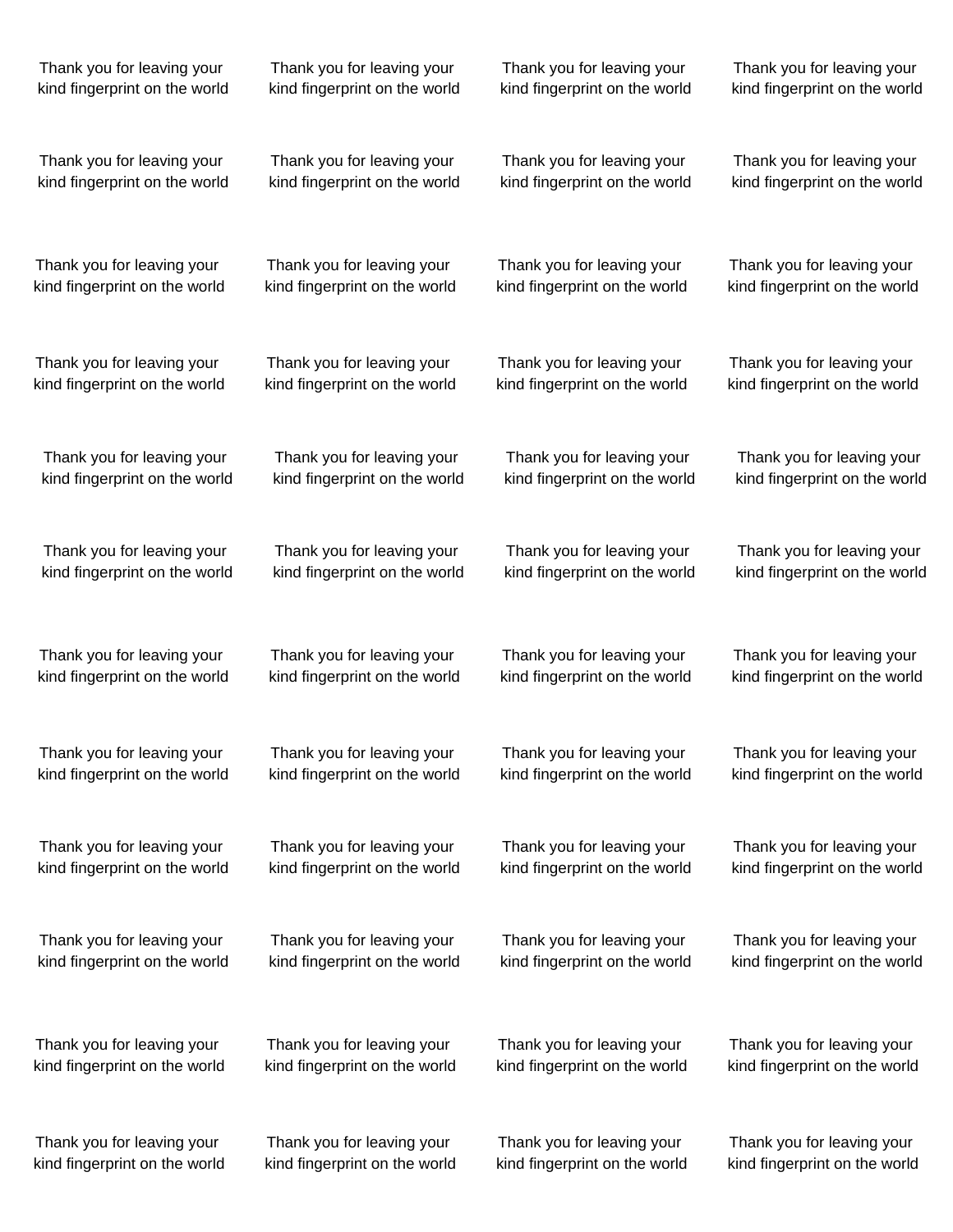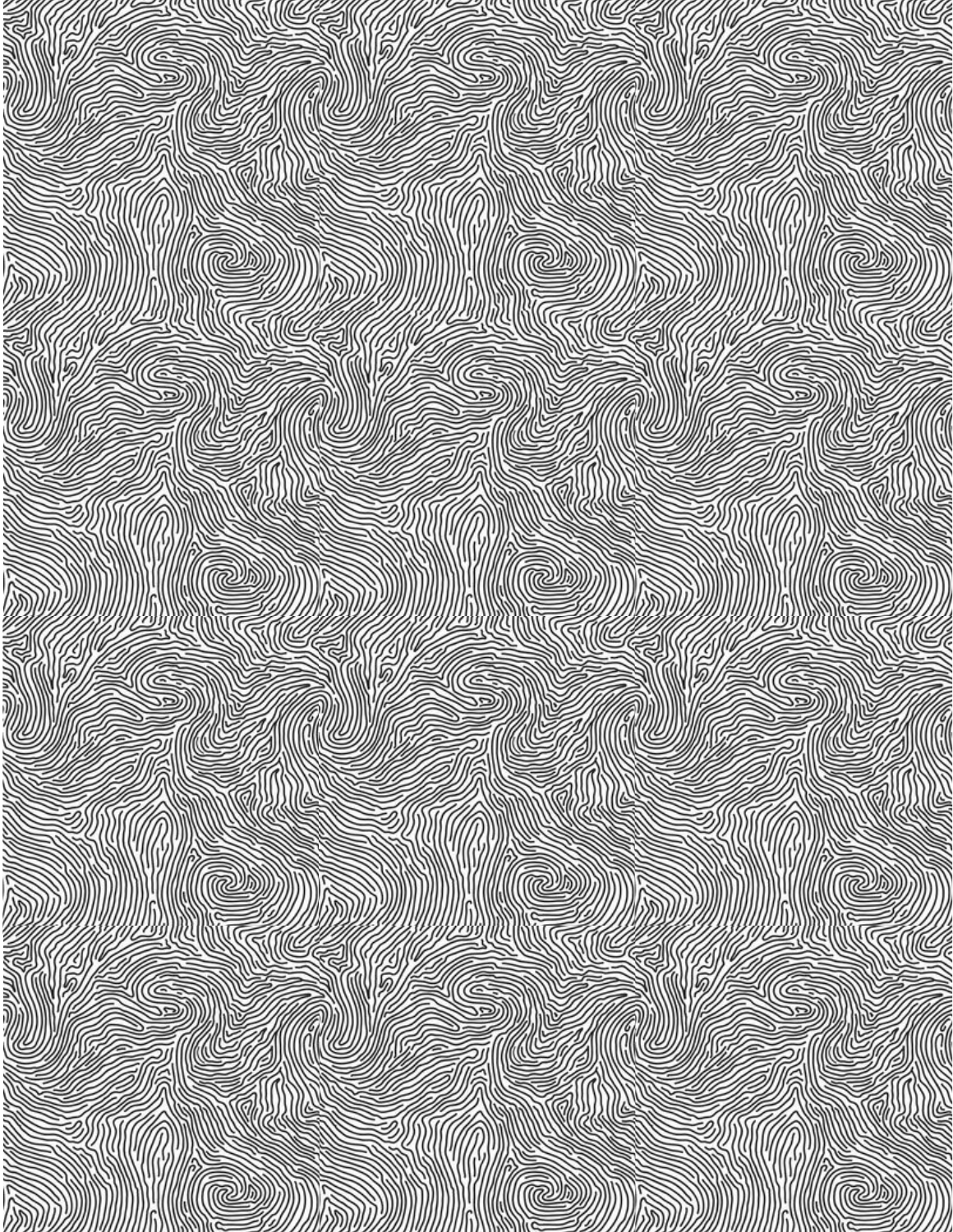| Open the door for<br>someone                   | Pick up litter as you<br>go about your day             | Share a warm smile                                          | Say hello to a stranger                                                                       |
|------------------------------------------------|--------------------------------------------------------|-------------------------------------------------------------|-----------------------------------------------------------------------------------------------|
| Compliment someone<br>(in person or on social) | Be mindful of<br>opportunities to help<br>someone      | Help a neighbor                                             | Do a good deed<br>for someone                                                                 |
| Pay a strangers<br>way                         | Give a hug                                             | Give an occasion-free gift<br>to a loved one or<br>coworker | Plant postcards of<br>positivity                                                              |
| Send a kind<br>note to someone                 | Thank someone who<br>made a difference in<br>your life | Recycle or reuse<br>something you didn't<br>know you could  | Spend time with an elderly<br>relative, neighbor, or<br>resident of a retirement<br>community |
| Help clean up a mess<br>you didn't make        | Share or teach<br>your favorite<br>interest or talent  | Encourage someone                                           | Tell someone<br>they're awesome                                                               |
| Volunteer your time                            | Tell a joke or make<br>someone laugh                   | Call grandparents                                           | Feed the birds or<br>identify kindness<br>in the wild                                         |
| Point, click, and donate to a<br>worthy cause  | Share a meal with<br>someone who usually<br>eats alone | Share a good book or<br>read to someone                     | Get on a first-name basis<br>with more people                                                 |
| Let someone go first                           | Fix something<br>for someone                           | Reconnect with<br>someone (in person<br>or on social)       | Help someone with<br>their shopping bags                                                      |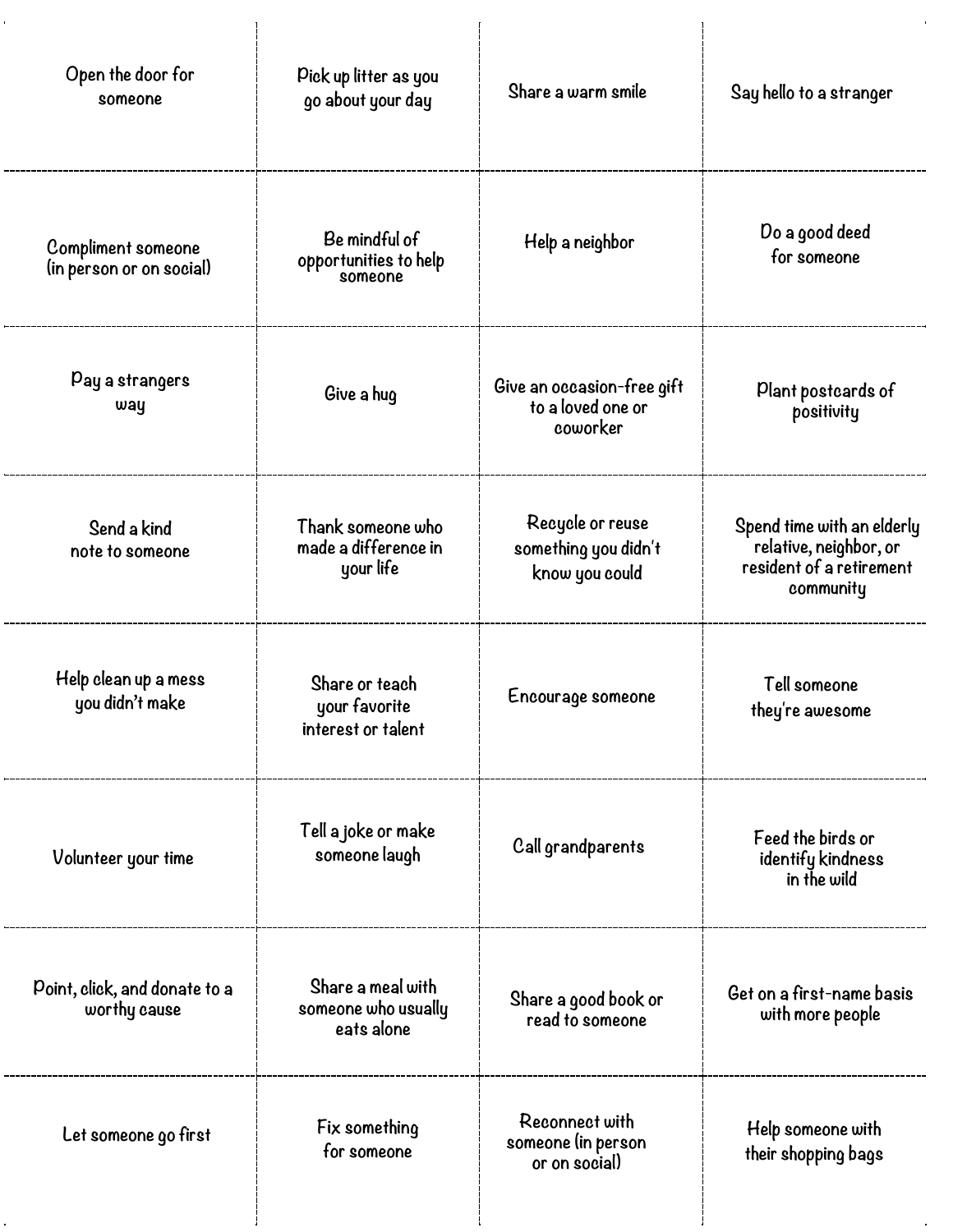# SEE KINDNESS

Take several of these "Kind Fingerprint" cards and be a "Kindness Ambassador" by handing a card to someone when you notice that they have done a kind act. When you witness someone being kind you are often equally impacted!

# DO KINDNESS

Take one or more of these "Kind Act" cards and commit to doing this thing in 24-48 hours. When you complete the kind act, consider giving it to the person you were kind to and asking them to "Pay-It-Forward."

Don't be limited by these suggestions, consider creating your own "Kind Act" card.

## SHARE KINDNESS

Write on a post-it-note any kind act you have done, seen someone do, or plan to do. Post it above. Take time to read some of the other kind acts that have been shared and be inspired! Post your kind act to social media and consider including a photo.

Share on [www.acts.kindness.org/initiatives](http://www.acts.kindness.org/initiatives) and see what kind acts people around the country are doing!